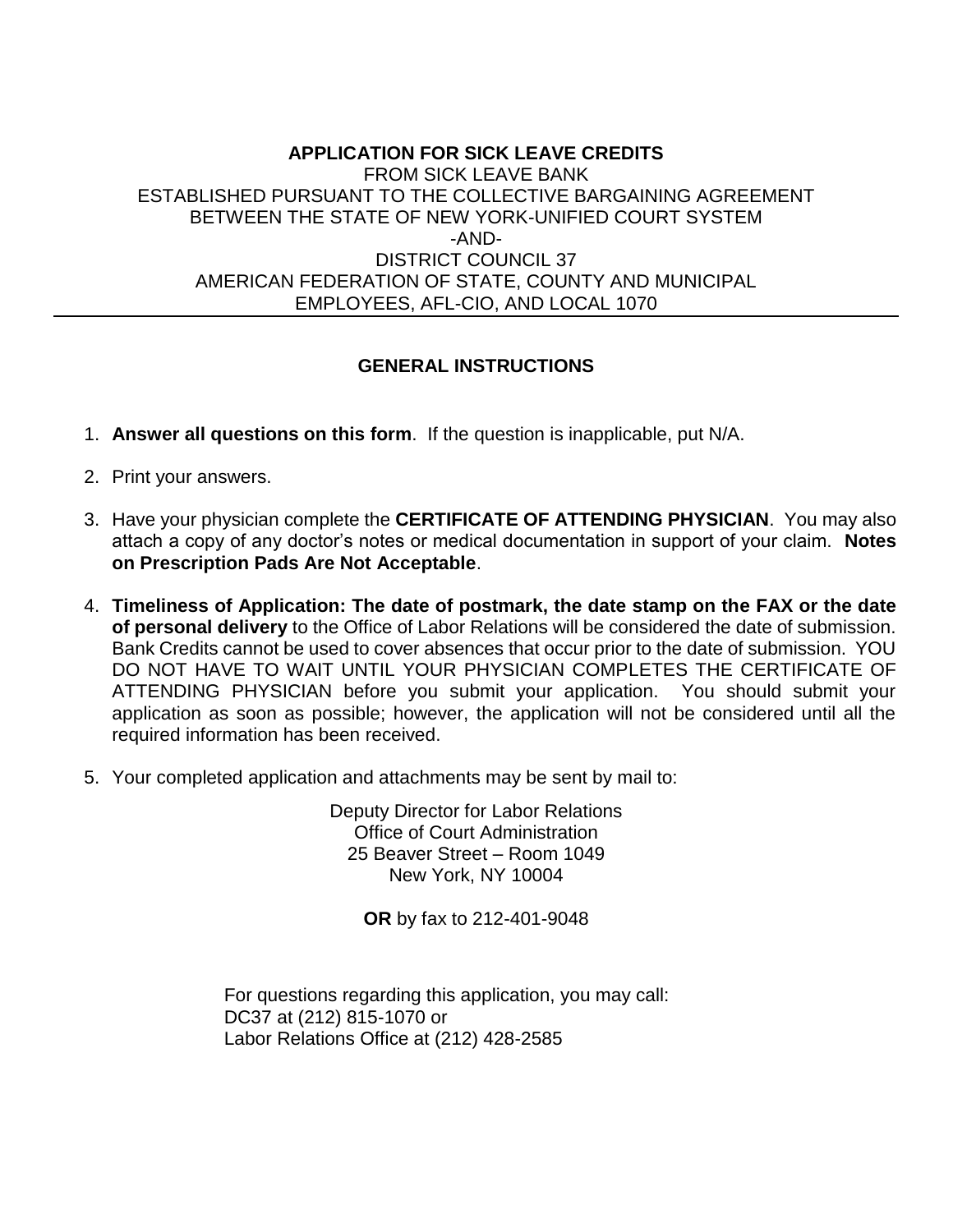## **APPLICATION FOR SICK LEAVE CREDITS – DC37**

| 7. UCS Anniversary Date (if known) _______________________ |  |
|------------------------------------------------------------|--|
| 8. Have you returned to work? _______________              |  |
|                                                            |  |
|                                                            |  |

B. If no, how long do you expect to be absent from work due to this illness, injury or disability?

# **DO NOT LEAVE THIS ANSWER BLANK**

\_\_\_\_\_\_\_\_\_\_\_\_\_\_\_\_\_\_\_\_\_\_\_\_\_\_\_\_\_\_\_\_\_\_\_\_\_\_\_\_\_\_\_\_\_\_\_\_\_\_\_\_\_\_\_\_\_\_\_\_\_\_\_\_\_\_\_\_\_\_

- 9. In a few words,
	- A. Describe your illness, injury or disability and the date it began:
	- B. State how your illness, injury or disability occurred and attach any available incident report:

 $\mathcal{L}_\text{max} = \mathcal{L}_\text{max} = \mathcal{L}_\text{max} = \mathcal{L}_\text{max} = \mathcal{L}_\text{max} = \mathcal{L}_\text{max} = \mathcal{L}_\text{max} = \mathcal{L}_\text{max} = \mathcal{L}_\text{max} = \mathcal{L}_\text{max} = \mathcal{L}_\text{max} = \mathcal{L}_\text{max} = \mathcal{L}_\text{max} = \mathcal{L}_\text{max} = \mathcal{L}_\text{max} = \mathcal{L}_\text{max} = \mathcal{L}_\text{max} = \mathcal{L}_\text{max} = \mathcal{$ 

\_\_\_\_\_\_\_\_\_\_\_\_\_\_\_\_\_\_\_\_\_\_\_\_\_\_\_\_\_\_\_\_\_\_\_\_\_\_\_\_\_\_\_\_\_\_\_\_\_\_\_\_\_\_\_\_\_\_\_\_\_\_\_\_\_\_\_\_\_

\_\_\_\_\_\_\_\_\_\_\_\_\_\_\_\_\_\_\_\_\_\_\_\_\_\_\_\_\_\_\_\_\_\_\_\_\_\_\_\_\_\_\_\_\_\_\_\_\_\_\_\_\_\_\_\_\_\_\_\_\_\_\_\_\_\_\_\_\_

\_\_\_\_\_\_\_\_\_\_\_\_\_\_\_\_\_\_\_\_\_\_\_\_\_\_\_\_\_\_\_\_\_\_\_\_\_\_\_\_\_\_\_\_\_\_\_\_\_\_\_\_\_\_\_\_\_\_\_\_\_\_\_\_\_\_\_\_\_

 10. Do you plan to apply, or have you already applied for disability (SSI or other), Workers' Compensation, No Fault or Military benefits? \_\_\_\_\_ Yes \_\_\_\_\_\_ No

| If yes, which benefit? | Date of filing |
|------------------------|----------------|
|                        |                |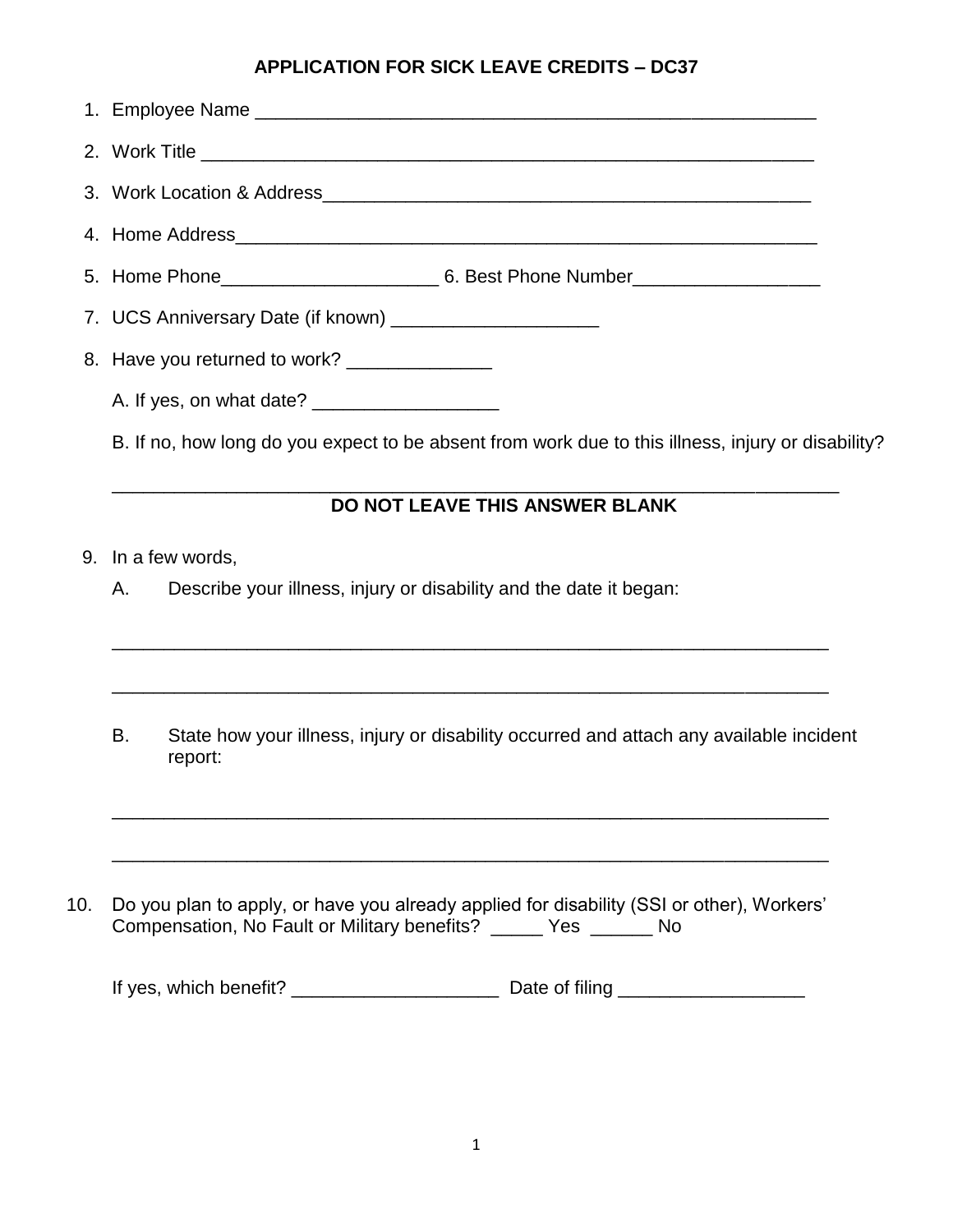## **APPLICATION FOR SICK LEAVE CREDITS** (continued) – **DC37**

| If you were hospitalized, please list the dates and the name, address and phone number of the                                                                                                                                                                                              |
|--------------------------------------------------------------------------------------------------------------------------------------------------------------------------------------------------------------------------------------------------------------------------------------------|
|                                                                                                                                                                                                                                                                                            |
|                                                                                                                                                                                                                                                                                            |
|                                                                                                                                                                                                                                                                                            |
|                                                                                                                                                                                                                                                                                            |
|                                                                                                                                                                                                                                                                                            |
| To all physician, hospitals, clinics, dispensaries, sanitoriums, druggists and all other agencies<br>(including insurance companies). You are authorized to permit the Joint Sick Leave Bank<br>Labor/Management Committee or its representatives to obtain or view a copy of your records |

(Print Name of Patient)

\_\_\_\_\_\_\_\_\_\_\_\_\_\_\_\_\_\_\_\_\_\_\_\_\_\_\_\_\_\_\_\_\_\_\_\_\_\_\_\_\_\_\_\_\_\_\_\_\_\_\_\_\_\_\_\_\_\_\_\_\_\_\_\_\_\_\_\_\_\_\_\_\_\_\_\_\_\_

Such information may be used to the extent deemed necessary by the Joint Sick Leave Bank Labor/Management Committee to determine the validity of this request.

Date:\_\_\_\_\_\_\_\_\_\_\_\_\_\_\_\_\_\_\_\_ X\_\_\_\_\_\_\_\_\_\_\_\_\_\_\_\_\_\_\_\_\_\_\_\_\_\_\_\_\_\_\_\_\_\_\_\_\_\_\_\_\_\_\_\_\_\_\_\_

(Employee's Signature)

I certify that the above statements are correct and the information furnished by me in support of this application is true and correct.

Employee's Signature **Date** Date

\_\_\_\_\_\_\_\_\_\_\_\_\_\_\_\_\_\_\_\_\_\_\_\_\_\_\_\_\_\_\_\_\_\_\_\_\_\_\_\_ \_\_\_\_\_\_\_\_\_\_\_\_\_\_\_\_\_\_\_\_\_\_\_